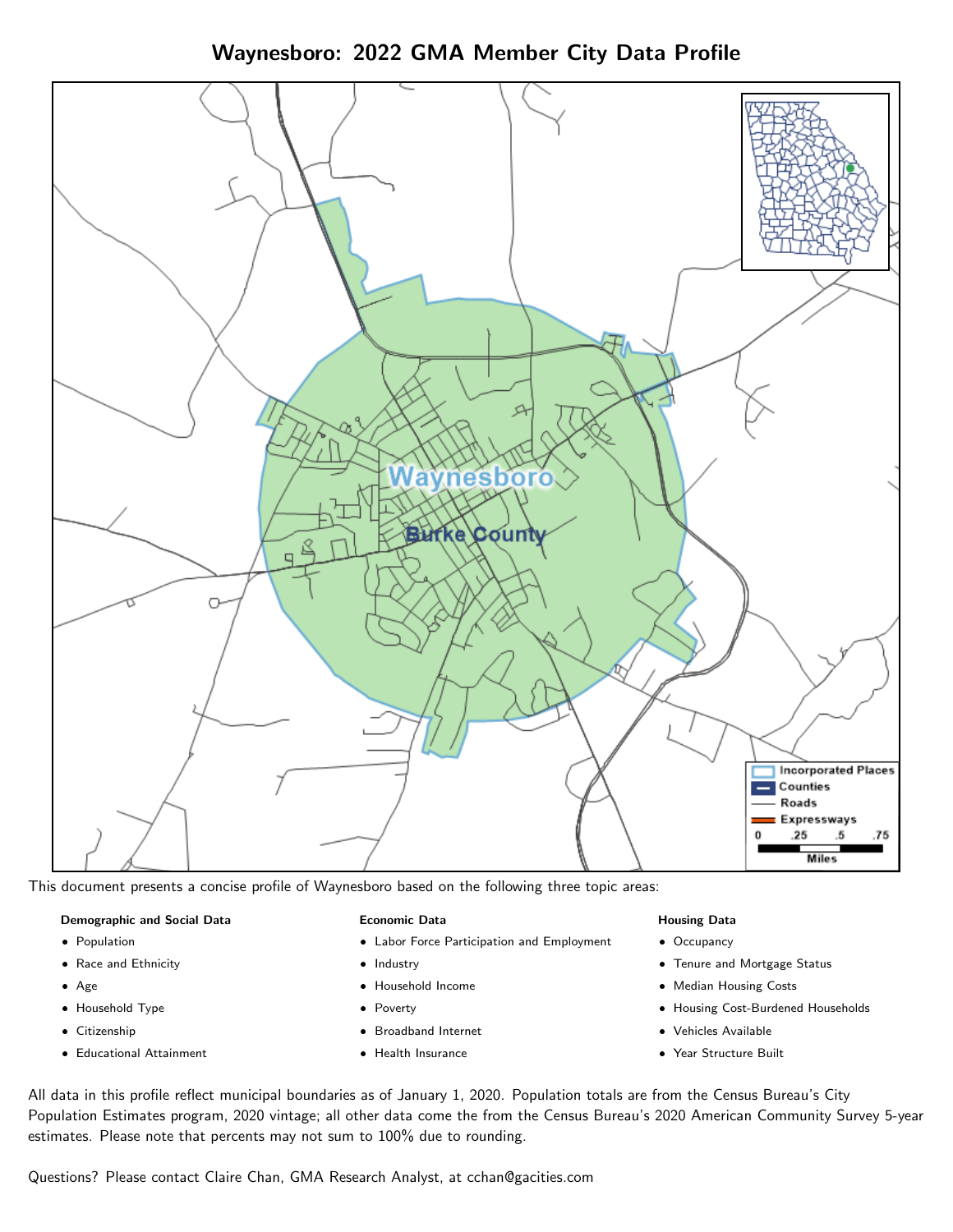# Waynesboro: Demographic and Social





# **Citizenship**

| Native Born<br>100% |  |
|---------------------|--|
|                     |  |

Race and Ethnicity



Source: U.S. Census Bureau, City Population Estimates, 2020 vintage Source: American Community Survey, 2020 5-year estimates, table B03002

# Household Type



Source: American Community Survey, 2020 5-year estimates, table B01001 Source: American Community Survey, 2020 5-year estimates, table B11001

#### Educational Attainment



Source: American Community Survey, 2020 5-year estimates, table B05002 Source: American Community Survey, 2020 5-year estimates, table B15002

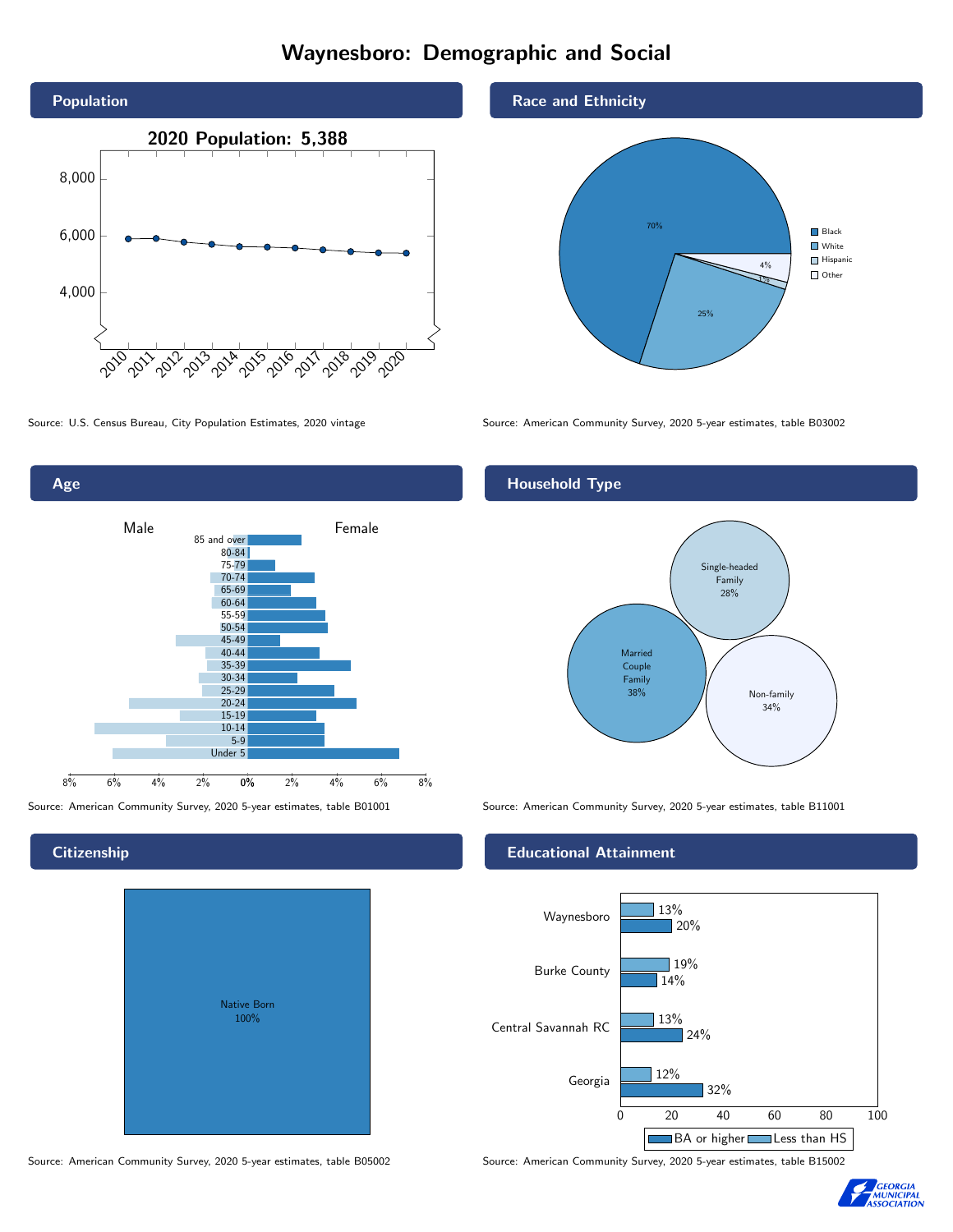# Waynesboro: Economic





Source: American Community Survey, 2020 5-year estimates, table B23001 Note: Unemployment rate is based upon the civilian labor force.



Source: American Community Survey, 2020 5-year estimates, tables B19013 and B19025 Source: American Community Survey, 2020 5-year estimates, table B17010



Source: American Community Survey, 2020 5-year estimates, table B28002 Source: American Community Survey, 2020 5-year estimates, table B18135

# Industry

| Agriculture, forestry, fishing and hunting, and mining      | 2%    |
|-------------------------------------------------------------|-------|
| Construction                                                | 4%    |
| Manufacturing                                               | 25%   |
| <b>Wholesale Trade</b>                                      | $1\%$ |
| Retail Trade                                                | 11%   |
| Transportation and warehousing, and utilities               |       |
| Information                                                 |       |
| Finance and insurance, real estate, rental, leasing         |       |
| Professional, scientific, mgt, administrative, waste mgt    | $2\%$ |
| Educational services, and health care and social assistance |       |
| Arts, entertainment, recreation, accommodation, food        |       |
| service                                                     |       |
| Other services, except public administration                |       |
| Public administration                                       |       |

Source: American Community Survey, 2020 5-year estimates, table C24030

## Poverty



#### Health Insurance